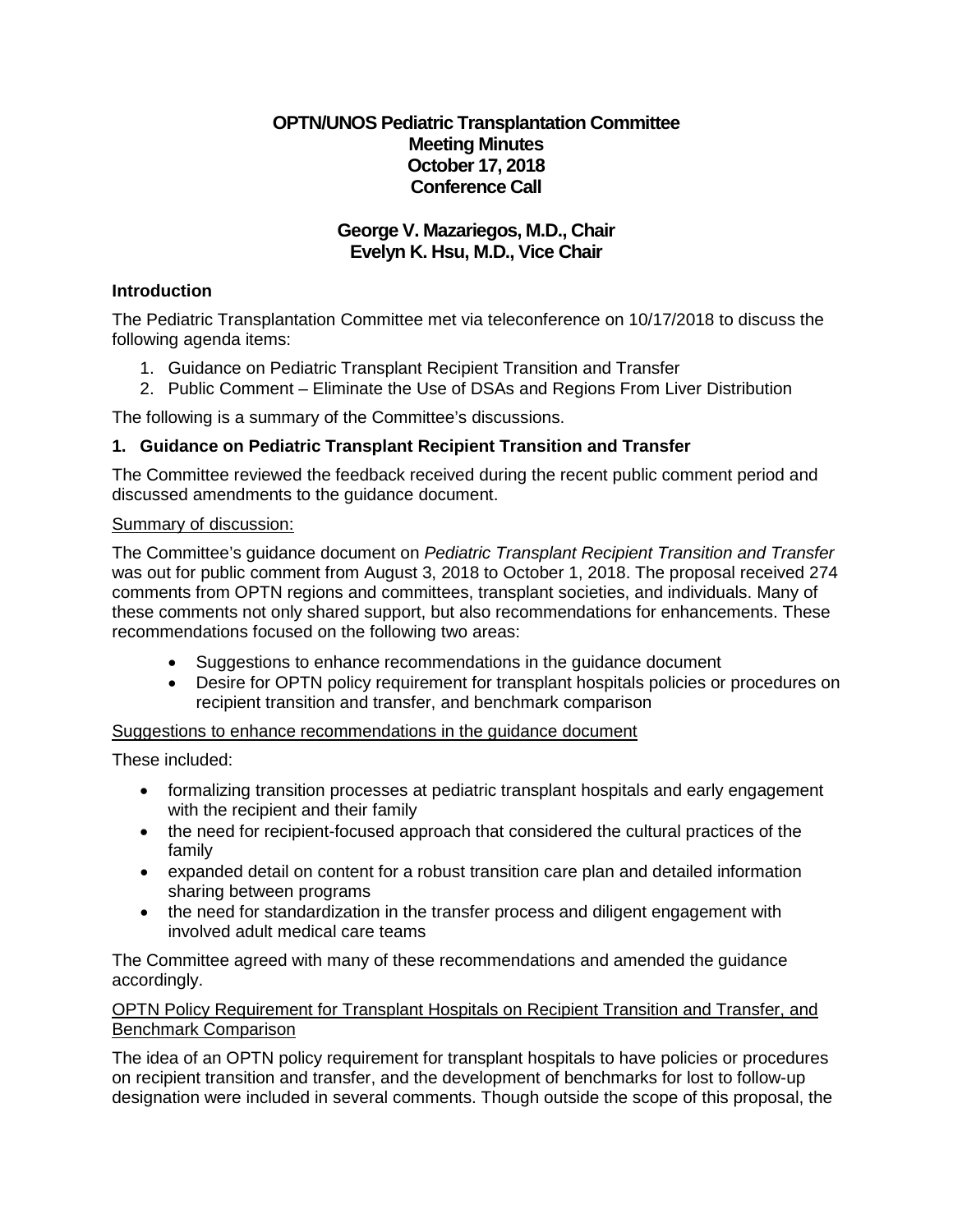Committee feels these ideas are important. Any future policy requirement will need to include mechanisms for objectively evaluating program performance and addressing situations when outlier transplant programs are identified, either through process improvement or a peer-review process. The Committee will have future project discussions with the OPTN/UNOS Membership and Professional Standards Committee (MPSC) on these ideas.

## Other Feedback Received

Feedback was also received in the following areas:

- Explore a way to "disincentivize" transplant programs from inappropriately using lost to follow-up designation on TRF forms
- Monitor the impact of the guidance on providers' existing workloads
- Develop a mechanism between electronic medical record (EMR) platforms and OPTN systems for data submission
- Observed lack of survey engagement with recipients or their families

The Committee discussed this input, noting that the first three ideas extended outside the scope of this project. The Committee will have future discussions on the concept of a policy requirements for transition and transfer policies and procedures. The first three bullet points above will be important considerations in this potential project.

Regarding the lack of survey engagement with recipients and their families, the Committee members affirmed their belief that the primary focus of a transplant teams' efforts is to treat a patient with end-stage organ failure and promote the optimal outcome possible. Feedback in support of this guidance was received from transplant recipients, and the OPTN/UNOS Patient Affairs Committee. However, the OPTN's position is that guidance documents are targeted to transplant professionals as resources to address real time operational challenges. Whether, or the degree to which, a transplant program chooses to use the resource is a decision best left to the individual program and their judgement what may help individual patients. Efforts on patientcentered guidance are best led by other organizations and groups.

After considering the feedback in-total, the Committee approved the changes to the guidance document, and recommended consideration by the OPTN/UNOS Board of Directors at their December 2018 meeting (Yes  $-$  12, No  $-$  0, Abstain  $-$  0).

#### Next steps:

UNOS staff will prepare the necessary materials for the Board meeting.

The Chair will be in attendance at the Board meeting to provide updates and answer questions from Board members. A Board debriefing will be shared during the Committee's December 2018 conference call.

## **2. Public Comment – Eliminate the Use of DSAs and Regions from Liver Distribution**

The Chair of the OPTN/UNOS Liver and Intestine Transplantation Committee shared a presentation on policy changes regarding liver distribution.

#### Summary of discussion:

The Liver Committee has been diligently developing a proposal to amend OPTN policies pertaining to distribution of livers from deceased donors. The Committee was previously apprised of this project in July 2018, and members have been participating on Liver Committee calls to provide insight and advice from the pediatric liver transplant perspective.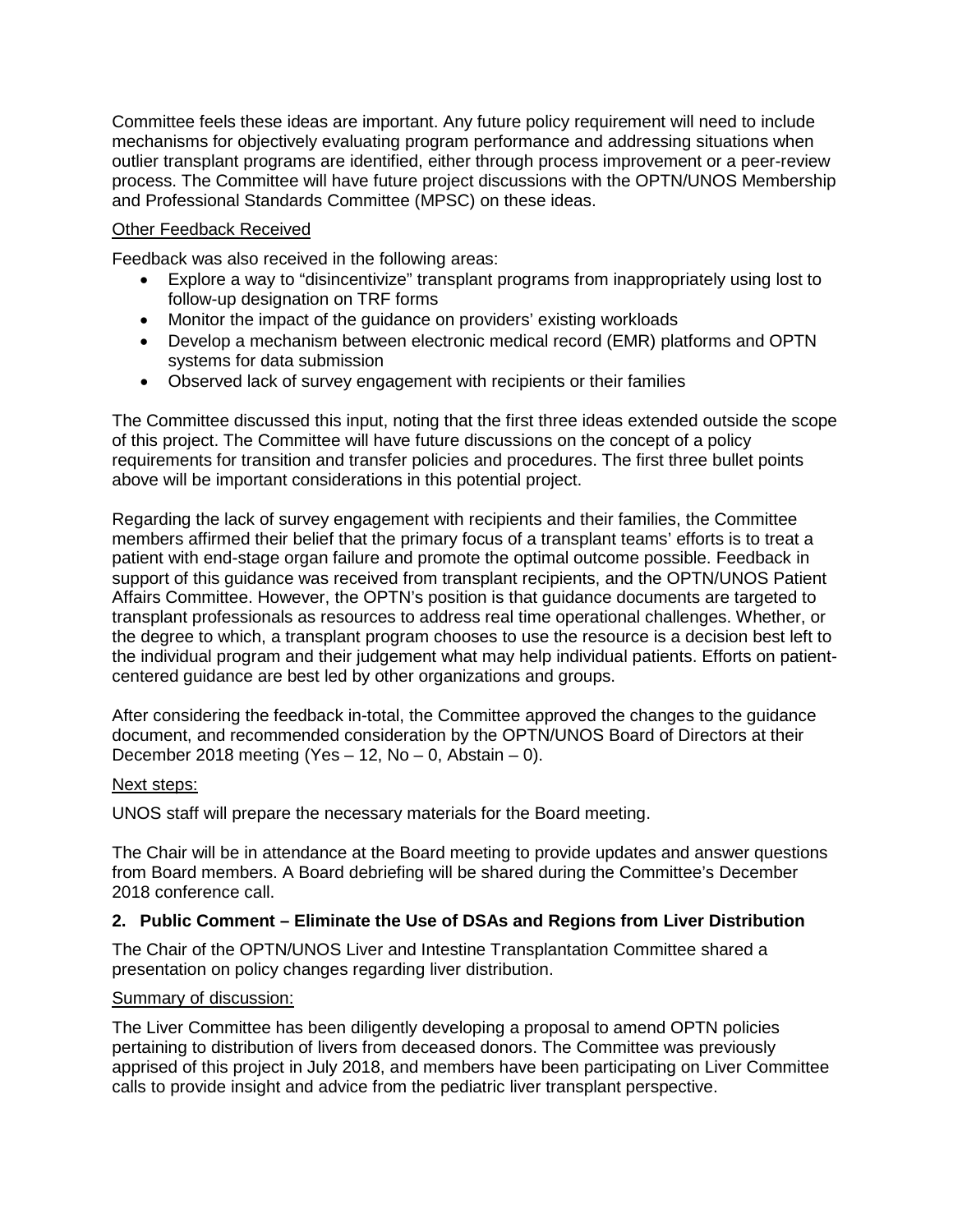The Committee understands the impetus of this proposal is to ensure liver distribution policies are in compliance with the OPTN Final Rule. As a result, the development timeline was short and opportunities for collaboration existed only in real-time. The Chair and Vice Chair verbalized their appreciation for the early and ongoing collaboration with the Liver Committee over the last several weeks.

The Liver Committee chair carefully explained the proposal, with particular focus on the impacts to pediatric liver transplantation. At the conclusion of the presentation, the Chair opened the floor for discussion:

- It is routine practice for pediatric liver transplant teams to travel the 500-600 mile distances outlined in the proposal. Frequently, pediatric liver teams travel beyond these distances to recover livers from deceased organ donors. The Committee supports wide sharing of deceased donor livers over either 500 or 600 nautical miles (nm). The Committee would support an allocation distance for livers from pediatric deceased donors up to 1,000 nm.
- The complexities of liver disease and the potential for precipitous decompensation in pediatric liver transplant candidates differ widely from adult liver transplant candidates. As a result, the Model for End-State Liver Disease (MELD) or Pediatric End-Stage Liver Disease (PELD) scores may not accurately reflect their severity of disease or risk of dying on the waiting list. Exception scores are often required to accurately reflect pediatric liver candidates' morbidity or mortality risk. The Committee fully supports the concept in the proposal of no cap on MELD or PELD exception scores for pediatric liver transplant candidates.

Regarding the request for feedback from the Liver Committee in two areas:

- What is your opinion of this proposal of broader 2-circle sharing at 32 threshold? Do you prefer one of the other models, such as the acuity based model?
	- $\circ$  The Committee felt the acuity (AC) model appears to result in greater gains in transplant count for pediatric liver transplant candidates. Broader sharing (B2C) benefits pediatric candidates and will likely lead to increased utilization as well (e.g.: transplanting two small pediatric liver candidates with one larger donor organ).
- What is your opinion of the MELD/PELD sharing threshold? Is 32 appropriate, or would you prefer 29? Or 35?
	- $\circ$  The Committee felt a lower MELD/PELD sharing threshold would have the potential for broader sharing to candidates waiting for a liver transplant. This will serve to benefit pediatric liver transplant candidates.

Though the development time line for this proposal was short, the members shared their desire to critically examine a further breakdown of transplant outcomes and waitlist mortality for both the AC and B2C models across pediatric age ranges and candidate diagnoses. This additional breakdown would aid members' understanding to the appearance of slightly increased waiting list mortality for pediatric liver candidates under either model, despite the expected increased transplant rates and lower median MELD or PELD score at the time of transplant.

Members also requested in regular post-implementation updates examining transplant counts, waitlist mortality, and waitlist removals for pediatric liver transplant candidates and recipients by candidate age, status or score, and diagnosis.

The Chair thanked members and the Liver Committee Chair for the engaging discussion.

Next steps: